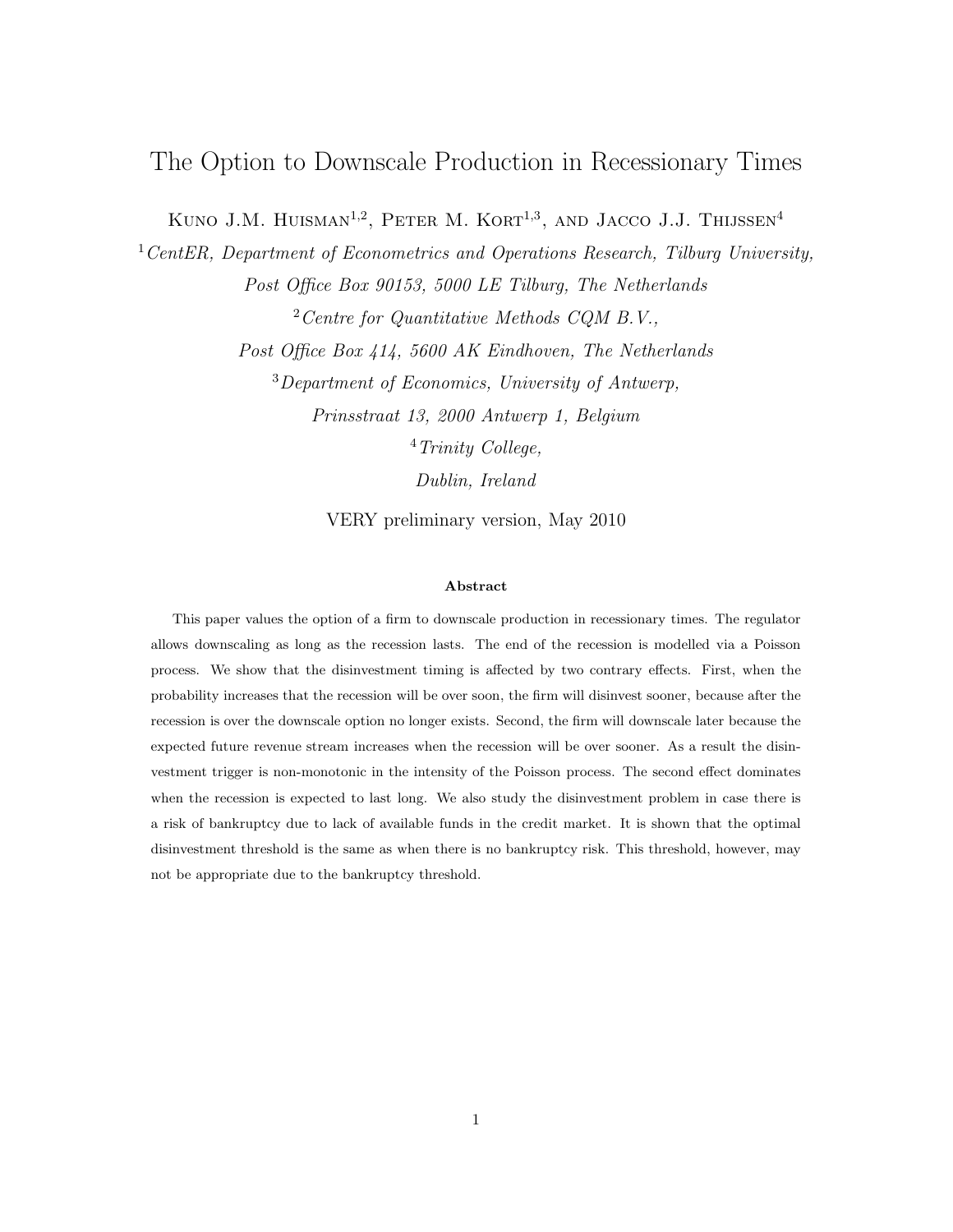### 1 Introduction

Standard recessions typically involve a period of reduced demand. The 2008/2009 recession was non-standard inasmuch as it also involved widespread dislocation in capital markets; even firms with healthy fundamentals had difficulty borrowing. The implication is that it became important for firms to have cash. As The Economist (2009) puts it:

"What about the current recession?...The most obvious winners are the established giants: market leaders that entered the recession with cash in their pockets and sound management systems under their belts."

As a reaction to the drop in demand firms can consider to downsize production.<sup>1</sup>, which is the topic of this paper. In our framework the option to downscale production is available as long as the recession lasts. The motivation is that after the recession is over, it is much more diffcult to convince government and/or unions that a measure like cutting staff is a reasonable thing to do.

We consider two scenarios. First, we analyze the option to downscale production in a usual recession, i.e. firms are facing a situation where demand reduces over time. We find that the firm decides to downscale at the moment that the sum of the sunk cost of downscaling and the loss in revenue due to lower capacity is strictly lower than the production cost savings resulting from downscaling. This implies that a positive time interval exists on which the firm does not undertake the downscaling option, while at the same time expected cash flow resulting from the downscaling operation is strictly positive. This confirms, e.g., Dixit (1992), who argues that in the presence of significant sunk costs it is rational to persist and endure some amount of losses in the hope that industry profitability may improve. Uncertainty increases the value of the option to downscale. The larger the option value the more it is worthwhile to keep this option alive, which makes inertia optimal. In fact, downscaling is rational not when the net present value corresponding to the downscale operation turns positive, but when it exceeds the value of the downscale option (cf. O'Brien and Folta (2009)). The net present value of downscaling at the moment this option is exercised goes up when the economic environment becomes more uncertain.

We further find that the decision to downscale mainly depends on two contrary effects. First, as soon as the recession is over the firm loses the option to downscale. This makes that the firm will speed up the decision to downscale in a situation of an increased probability that the recession will be over within the next time interval. Second, when the probability that the recession will be over soon goes up, this implies that the firm's discounted revenue stream will go up too. Then it is less needed to downscale so that the firm will wait longer with exercising this option. If the recession is expected to last long, this second effect dominates, whereas the first effect dominates in case of an (expected) short length recession.

In the second scenario we consider a recession like the one that started in 2008. This implies that, next to the drop in demand, the firm also faces an environment in which capital markets do not function in the sense

<sup>1</sup>For example, on the site http://www.msnbc.msn.com/id/28519217/ it is stated: "A global economic downturn has hammered the auto industry in Japan and elsewhere, forcing carmakers to cut staff, lower production and delay new models."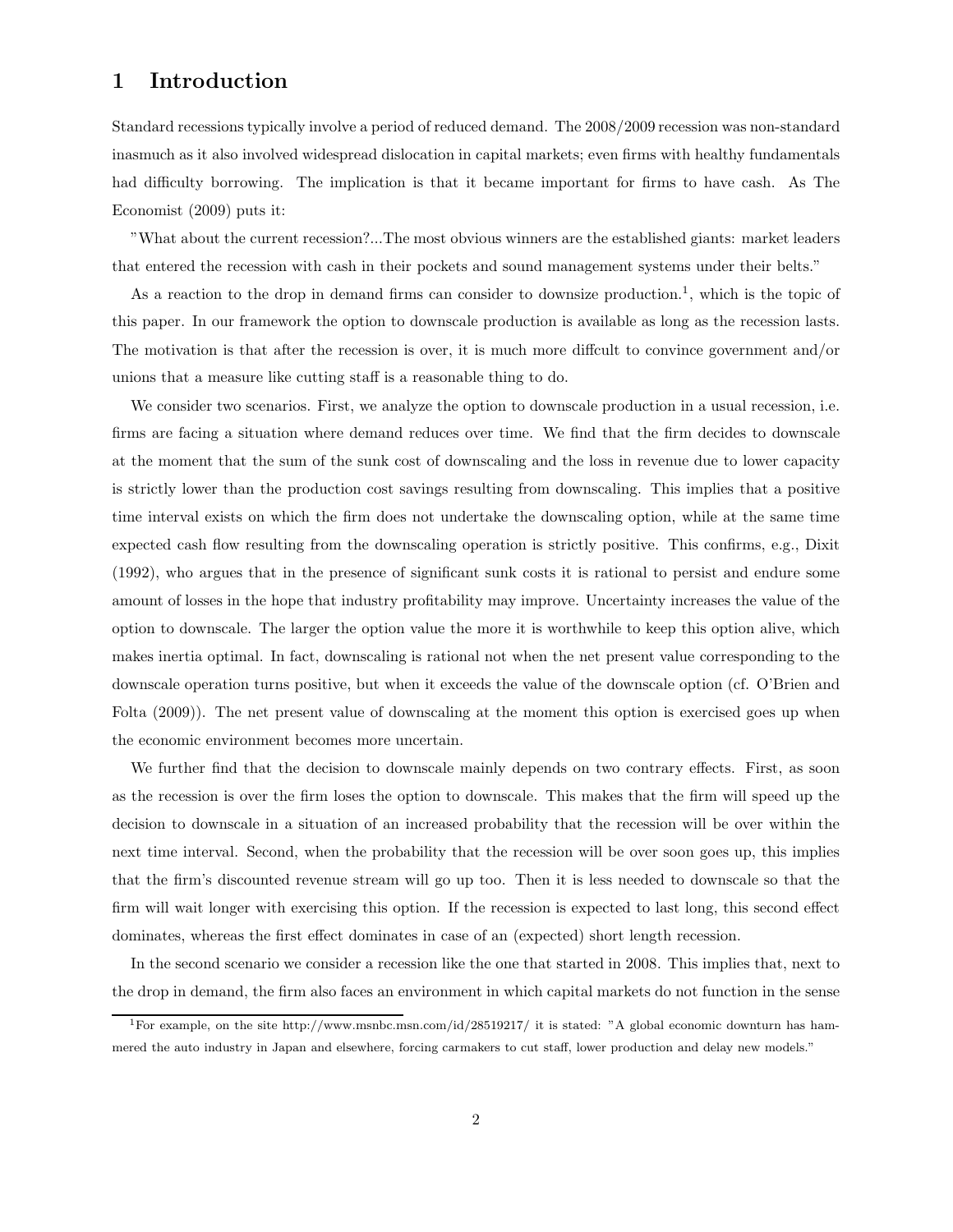that banks do not lend, and stock prices are so low that it is very expensive for firms to issue new equity. So, firms need to self-finance their operations, as is illustrated by the following quote from The Economist (2008):

"...the only option is to ride out the recession. But companies can do this only if they have enough liquidity..."

An implication for the firm is that it needs to build up a cash buffer to prevent bankruptcy for liquidity reasons. The effect on the downscaling decision is that a shortage of cash raises the firm's incentive to downscale. This happens because the optimal disinvestment decision does not change. However, a liquidity shortage may make it impossible for the firm to continue operations and force the firm to downscale in a last-ditch attempt to survive.

The paper is organized as follows. Section 2 analyzes the downscale decision in case of a recession with operating credit markets. Section 3 on the other hand analyzes the downscale option when credit markets cannot be accessed (a so-called "credit crunch") during a recession. Section 4 concludes.

## 2 Downscaling in a Recession with Working Credit Markets

Consider a firm that faces the inverse demand function

$$
P(Q, Y) = YQ^{-\frac{1}{\gamma}},
$$

where Q is the quantity produced,  $\gamma > 1$  the price elasticity, and Y follows a geometric Brownian motion. As long as the recession lasts we have that the drift of Y is negative  $\mu_R < 0$  and from the moment that the recession is over we have that the drift returns to its normal positive level  $\mu_N > 0$ . The volatility is equal to  $\sigma$  and is not affected by the recession. This implies that during the recession it holds that

$$
dY = \mu_R Y dt + \sigma Y dz,
$$

where  $dz$  is the increment of a Wiener process. When the recession is over we have

$$
dY = \mu_N Y dt + \sigma Y dz.
$$

The end of the recession is modelled as the arrival of a Poisson process with rate  $\lambda$ . During the recession the firm has the option to downscale its operation from  $Q_0$  to  $Q_1$  ( $Q_0$ ) at a cost of I. This option is only available during the recession, because only then the regulator allows it to lay off workers. The firm considers downscaling especially when revenue falls below production costs, where we assume constant unit costs of production being equal to C. The lower the revenue becomes, the more attractive it is to exercise the downscaling option, implying that downscaling is especially attractive for low values of Y.

The profit of the firm is equal to

$$
\pi(Q, Y) = (P(Q, Y) - C) Q.
$$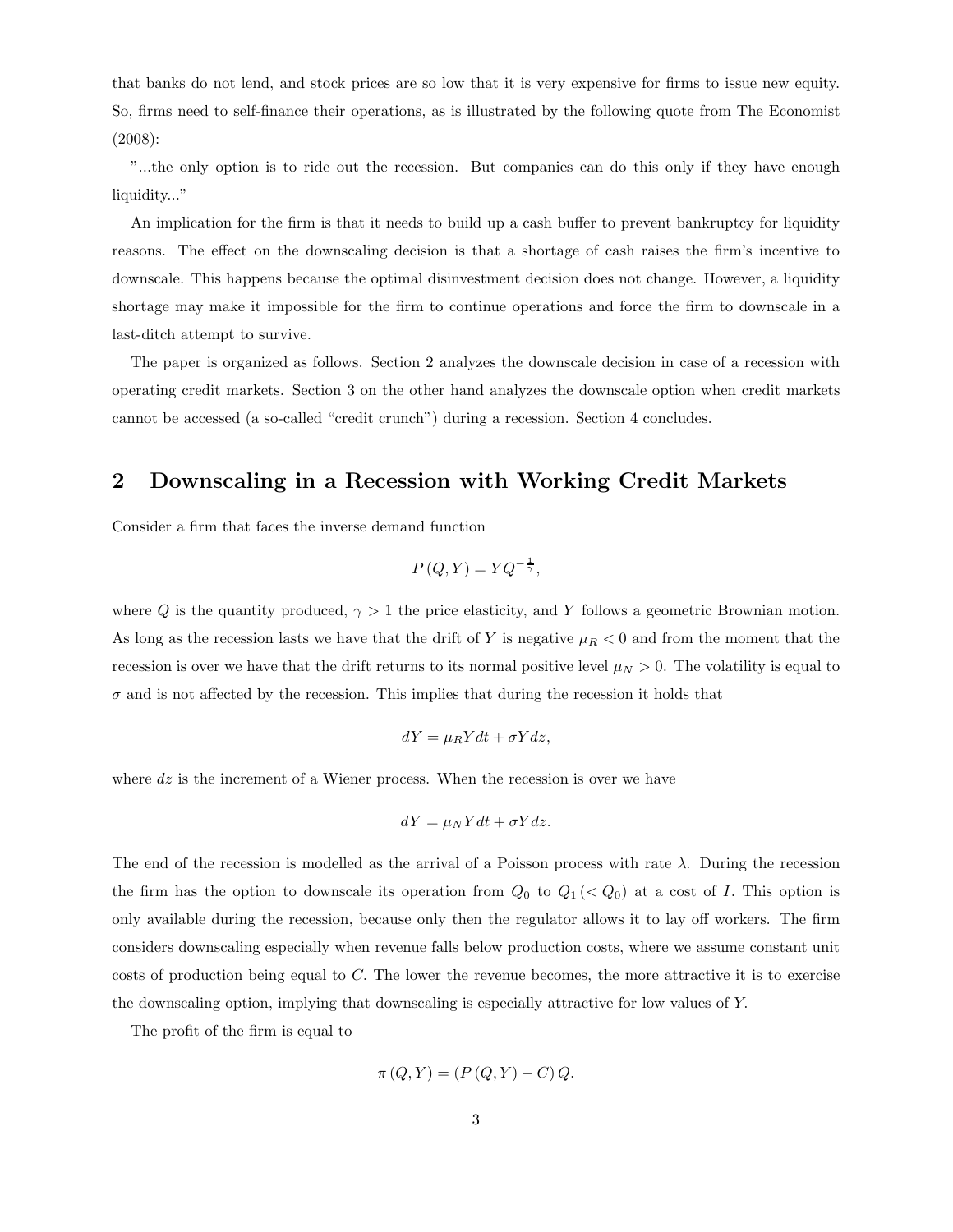At the moment that recession is over the expected value of the firm equals

$$
V(Q, Y) = E\left[\int_0^\infty \pi(Q, Y) \exp(-rt) dt\right] = \frac{YQ^{1-\frac{1}{\gamma}}}{r - \mu_N} - \frac{CQ}{r}.
$$

To analyze the decision to downscale we first determine the value of the firm after downscaling, while the recession is still ongoing. Denoting this value by  $V_1(Y)$ , we prove in Appendix A that

$$
V_1(Y) = \frac{r + \lambda - \mu_N}{r + \lambda - \mu_R} \frac{Q_1^{1 - \frac{1}{\gamma}} Y}{r - \mu_N} - \frac{C Q_1}{r}.
$$
 (1)

The first term of  $V_1(Y)$  stands for the expected discounted revenue stream after downscaling, while the second term is equal to the discounted stream of production costs while producing the amount of  $Q_1$  forever. Note that if there were no recession, i.e.  $\mu_R = \mu_N$ , the expected discounted revenue stream is just the instantaneous revenue divided by the discount rate net from the revenue growth rate  $\mu_N$ . The presence of the recession corrects this expected discounted revenue stream in a negative direction by multiplication with the term  $\frac{r+\lambda-\mu_N}{r+\lambda-\mu_R}$ , which is less than one. Note that this "revenue correction factor" is increasing in  $\mu_R$ , because the recession is less severe when  $\mu_R$  is large. The *revenue correction factor* is also increasing in  $\lambda$ , because the higher the probability that the recession will be over within a given amount of time, the less the revenue stream needs to be corrected for the presence of the recession.

Next we determine the value of the firm during the recession, but then before downscaling. Denoting this value by  $V_0$ , we show in Appendix B that it is given by

$$
V_0(Y) = B_2 Y^{\beta_2} + \frac{r + \lambda - \mu_N}{r + \lambda - \mu_R} \frac{Q_0^{1 - \frac{1}{\gamma}} Y}{r - \mu_N} - \frac{CQ_0}{r}.
$$

Analogous to expression (1), the last two terms of  $V_0(Y)$  relate to the discounted revenue and cost stream, but now for a production level of  $Q_0$ . The first term, with unknown constant  $B_2$ , and  $\beta_2$  being the negative root of the quadratic polynomial

$$
\frac{1}{2}\sigma^2\beta\left(\beta - 1\right) + \mu_R\beta - \left(r + \lambda\right) = 0,\tag{2}
$$

,

is the value of the option to downscale. Since downscaling becomes more profitable for lower values of Y, this option value is decreasing in Y.

Employing the value matching and smooth pasting conditions

$$
V_0(Y^*) = V_1(Y^*) - I,
$$
  
\n
$$
\frac{\partial V_0(Y)}{\partial Y}\Big|_{Y=Y^*} = \frac{\partial V_1(Y)}{\partial Y}\Big|_{Y=Y^*}
$$

we find the downscale threshold level

$$
Y^* = \frac{\beta_2}{\beta_2 - 1} \frac{r + \lambda - \mu_R}{r + \lambda - \mu_N} \frac{C (Q_0 - Q_1) - rI}{Q_0^{1 - \frac{1}{\gamma}} - Q_1^{1 - \frac{1}{\gamma}}} \frac{r - \mu_N}{r}.
$$
(3)

At  $Y^*$  the firm is indifferent between downscaling or waiting with downscaling. For Y smaller than  $Y^*$  it is optimal to downscale immediately, while otherwise it is optimal to wait with downscaling.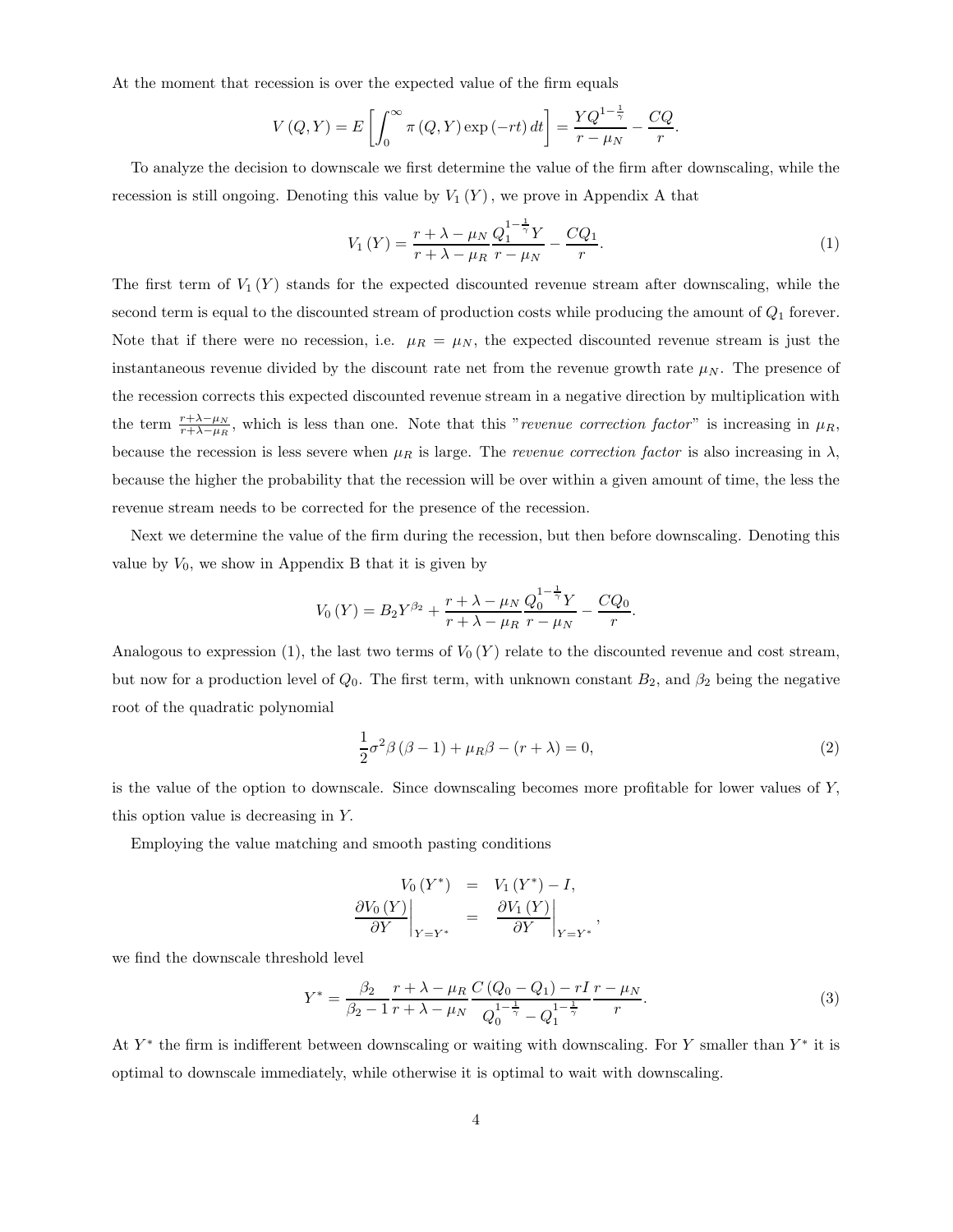Expression (3) can be rewritten into

$$
\frac{r+\lambda-\mu_N}{r+\lambda-\mu_R} \frac{Y^*\left(Q_0^{1-\frac{1}{\gamma}}-Q_1^{1-\frac{1}{\gamma}}\right)}{r-\mu_N} + \frac{\beta_2}{\beta_2-1} I = \frac{\beta_2}{\beta_2-1} \frac{C\left(Q_0-Q_1\right)}{r}.
$$

If for the moment we put the fraction  $\frac{\beta_2}{\beta_2-1}$  equal to one, the above equality says that the firm chooses for downscaling at the moment that the expected revenue loss due to downscaling plus the cost of downscaling I, is equal to the cost reduction achieved by downscaling. In other words, downscaling takes place at the moment that the net present value of downscaling equals zero. However, since  $\beta_2$  is negative, the fraction  $\frac{\beta_2}{\beta_2-1}$  is lower than one so that the net present value of downscaling is strictly positive at the moment that downscaling takes place. i.e. the threshold level  $Y^*$  falls below the level of Y at which the costs and benefits of downscaling match. This implies that during some time interval of positive length the firm accepts losses in the hope that industry profitability may improve. Dixit (1992) argues that this is perfectly rational in the presence of sunk costs. The reason is that there is a value of waiting associated with irreversible decisions in an uncertain environment (see, e.g., Dixit and Pindyck (1994)). As McGrath et al. (2004, p. 99) put it: "under uncertainty, it is rational to keep options open, to hesitate when uncertainty is beyond one's ability to influence it". As uncertainty increases, the distribution of possible future outcomes widens, the potential for significant profit improvement increases, and downscaling becomes less attractive. The options logic is pertinent here because the firm can always reduce the downside losses by downscaling later if conditions deteriorate (O'Brien and Folta (2009)). This is mathematically confirmed by the fact that if uncertainty goes up, the fraction  $\frac{\beta_2}{\beta_2-1}$  goes down, so that the firm waits longer in the sense that downscaling will take place at a lower threshold value  $Y^*$ .

In Figure 1 the downscale threshold  $Y^*$  is plotted as function of  $\lambda$ . From this figure we conclude that the disinvestment trigger is non-monotonic in the intensity of the Poisson process. This is because there are two effects at work here. On the one hand, if  $\lambda$  goes up the recession is expected to be over sooner, and after the recession is over the firm loses the option to downscale. This implies that the firm will downscale sooner, i.e.  $Y^*$  goes up with  $\lambda$ . This "*impatience effect*" is quantified in (2) where we see that an increase in  $\lambda$  has the same effect as an increase in the discount rate r. We conclude that this effect works through  $\beta_2$ , i.e. an increase of  $\lambda$  raises  $\beta_2$ , which in turn raises the fraction  $\frac{\beta_2}{\beta_2-1}$  and thus also Y<sup>\*</sup>.

On the other hand, if  $\lambda$  goes up the *revenue correction factor*  $\frac{r+\lambda-\mu_N}{r+\lambda-\mu_R}$  goes up too, which is also for the reason that the recession is expected to last shorter. This makes that downscaling is less needed, so the firm waits longer with downscaling implying that  $Y^*$  decreases. Note that for larger values of  $\lambda$  the effect of an increase of  $\lambda$  on the revenue correction factor is smaller, which explains that the *impatience effect* dominates for large values of  $\lambda$  so that  $Y^*$  goes up there.

Let us now assume that the downscale option is still present after the recession is over. In Figure 2 we compare the optimal disinvestment triggers in the two different models, where  $Y_{all}^*$  stands for the threshold level of downscaling in case the downscale option does not vanish after the recession is over. We conclude that in this case the firm will disinvest later, i.e.  $Y_{all}^* < Y^*$ . The reason is that the *impatience effect*, and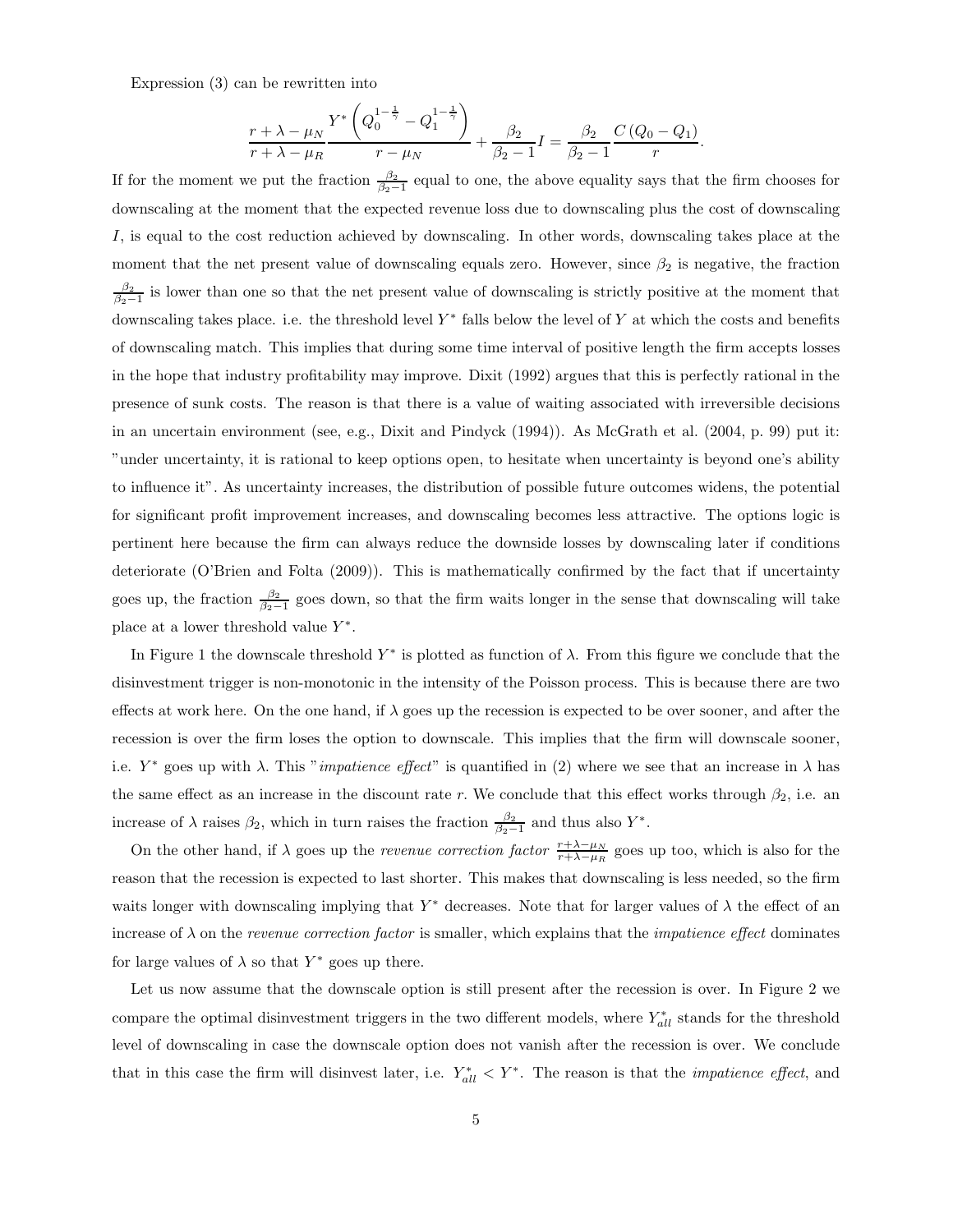

Figure 1: Optimal downscale level  $Y^*$  as function of  $\lambda$ . Parameter values are  $I = 20$ ,  $r = 0.04$ ,  $\sigma = 0.1$ ,  $\mu_r=-0.04,\,\mu_N=0.02,\,Q_0=1,\,Q_1=0.8,\,C=35,$  and  $\gamma=2.$ 

thus the corresponding upward pressure on  $Y^*$ , has disappeared. Hence, only the *revenue correction factor* effect is at work here, which at the same time explains that  $Y_{all}^*$  is decreasing with  $\lambda$ .

### 3 Downscaling in a Recession with Credit Crunch

One of the defining features of the credit crunch recession is that liquidity is hard to get by. This results in many firms going bankrupt, not because they are insolvent, but because they are illiquid.

This section develops an extension of the model presented in the previous section by assuming that the firm has no access to short-term capital and that the firm has no access to sufficient liquidity to continue production if losses are made. This implies that the firm goes bankrupt as soon as the profit stream of the firm gets below an exogenously determined threshold B. This assumption is made to ensure analytical tractability of the model. That is, at production level  $Q_k$ ,  $k = 0, 1$ , the firms goes bankrupt as soon as

$$
\pi_k(Y) \le B \iff Y \le Y^k \equiv BQ_k^{1/\gamma - 1} + CQ_k^{1/\gamma}.
$$

The possibility of bankruptcy extends into the period after the firm has downscaled, but before the recession is over. This implies that the present value of downscaling has to include a correction for the possibility of bankruptcy. It is shown in Appendix C that the present value  $F_1(\cdot)$  equals

$$
F_1(y) = B_2 Y^{\beta_2} + \frac{r + \lambda - \mu_N}{r + \lambda - \mu_R} \frac{Q_1^{1-1/\gamma}}{r - \mu_N} - \frac{CQ_1}{r},
$$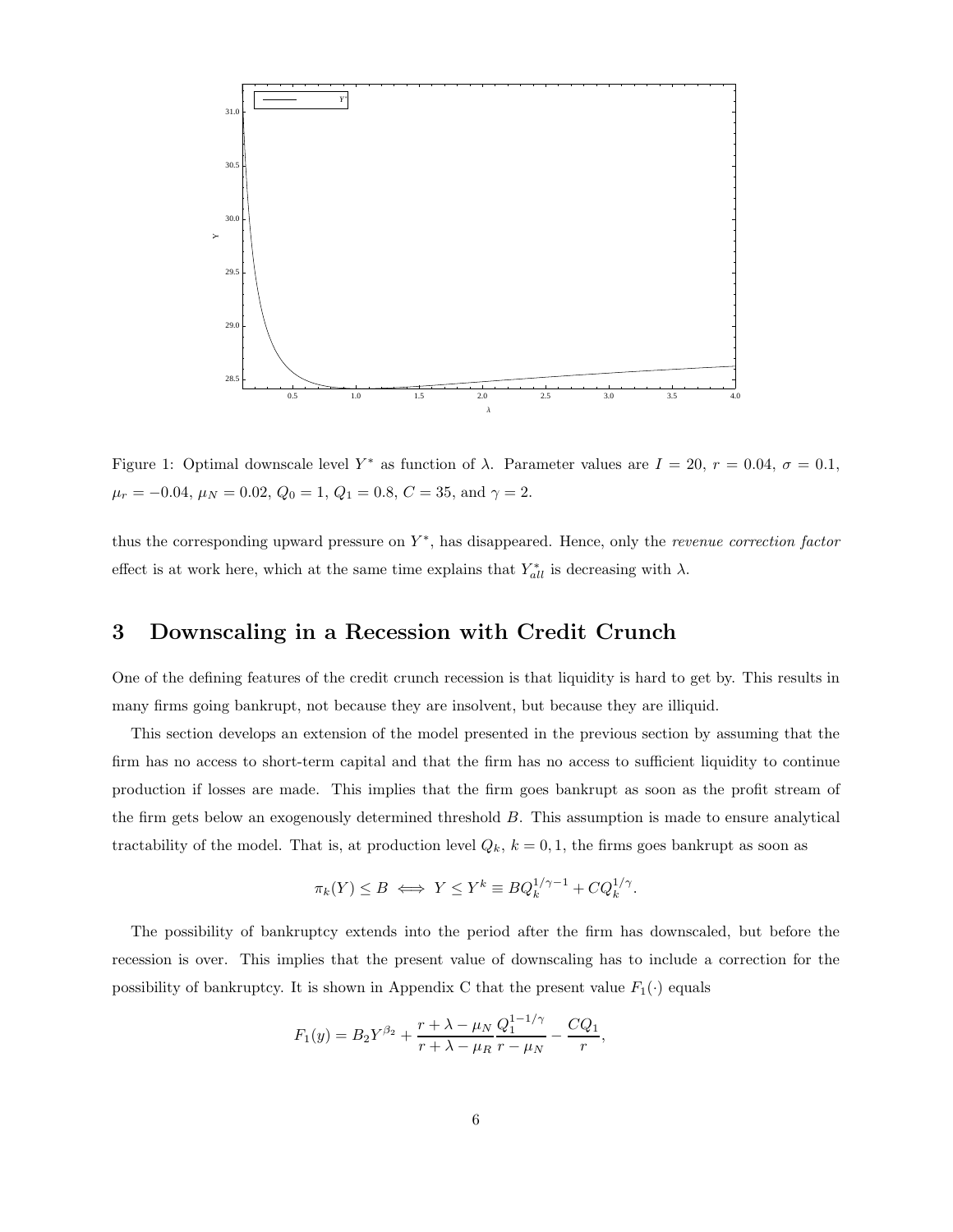

Figure 2: Optimal downscale level  $Y^*$  as function of  $\lambda$  and the optimal downscale level  $Y_{all}^*$  in case the downscale option is not lost when the recession ends. Parameter values are  $I = 20$ ,  $r = 0.04$ ,  $\sigma = 0.1$ ,  $\mu_r = -0.04, \mu_N = 0.02, Q_0 = 1, Q_1 = 0.8, C = 35, \text{ and } \gamma = 2.$ 

where

$$
B_2 = \frac{CQ_1}{r} (Y^1)^{-\beta_2} - \frac{r + \lambda - \mu_N}{r + \lambda - \mu_R} \frac{Q_1^{1-1/\gamma}}{r - \mu_N} (Y^1)^{1-\beta_2}.
$$

The continuation value of the option,  $F_0(Y)$ , can be derived just as before. Thus, it equals

$$
F_0(Y) = A_1 Y^{\beta_1} + A_2 Y^{\beta_2} + \frac{r + \lambda - \mu_N}{r + \lambda - \mu_R} \frac{Q_0^{1 - 1/\gamma}}{r - \mu_N} - \frac{CQ_1}{r}.
$$

Ruling out speculative bubbles we set  $A_1 = 0$ . The optimal downscaling threshold  $Y^{**}$  is now obtained by using the familiar value-matching and smooth pasting conditions,

$$
F_0(Y^{**}) = F_1(Y^{**}) - I
$$
, and  $\frac{\partial F_0(Y)}{\partial Y}\Big|_{Y = Y^{**}} = \frac{\partial F_1(Y)}{\partial Y}\Big|_{Y = Y^{**}}$ . (4)

It is easy to see that this leads to the threshold

$$
Y^{**} = \frac{\beta_2}{\beta_2 - 1} \frac{r + \lambda - \mu_R}{r + \lambda - \mu_N} \frac{r - \mu_N}{Q_1^{1 - 1/\gamma} - Q_0^{1 - 1/\gamma}} \left( \frac{C(Q_1 - Q_0)}{r} + I \right).
$$
(5)

Note that this threshold is the same as the threshold in the case that there is no risk of bankruptcy. The option value, however, is lower because the constant  $A_1$  is lower in the case with bankruptcy risk. The effect here is the same as the familiar result from Leahy (1993) that the investment threshold in monopoly and perfect competition are equal.

Obviously this threshold only applies as long as  $Y^* > Y^0$ . Otherwise the firm has to downscale production at the sub-optimal threshold  $Y^0$  in a last-ditch attempt to prevent bankruptcy. So,

$$
Y^{**} = \max\{Y^*, Y^0\}.\tag{6}
$$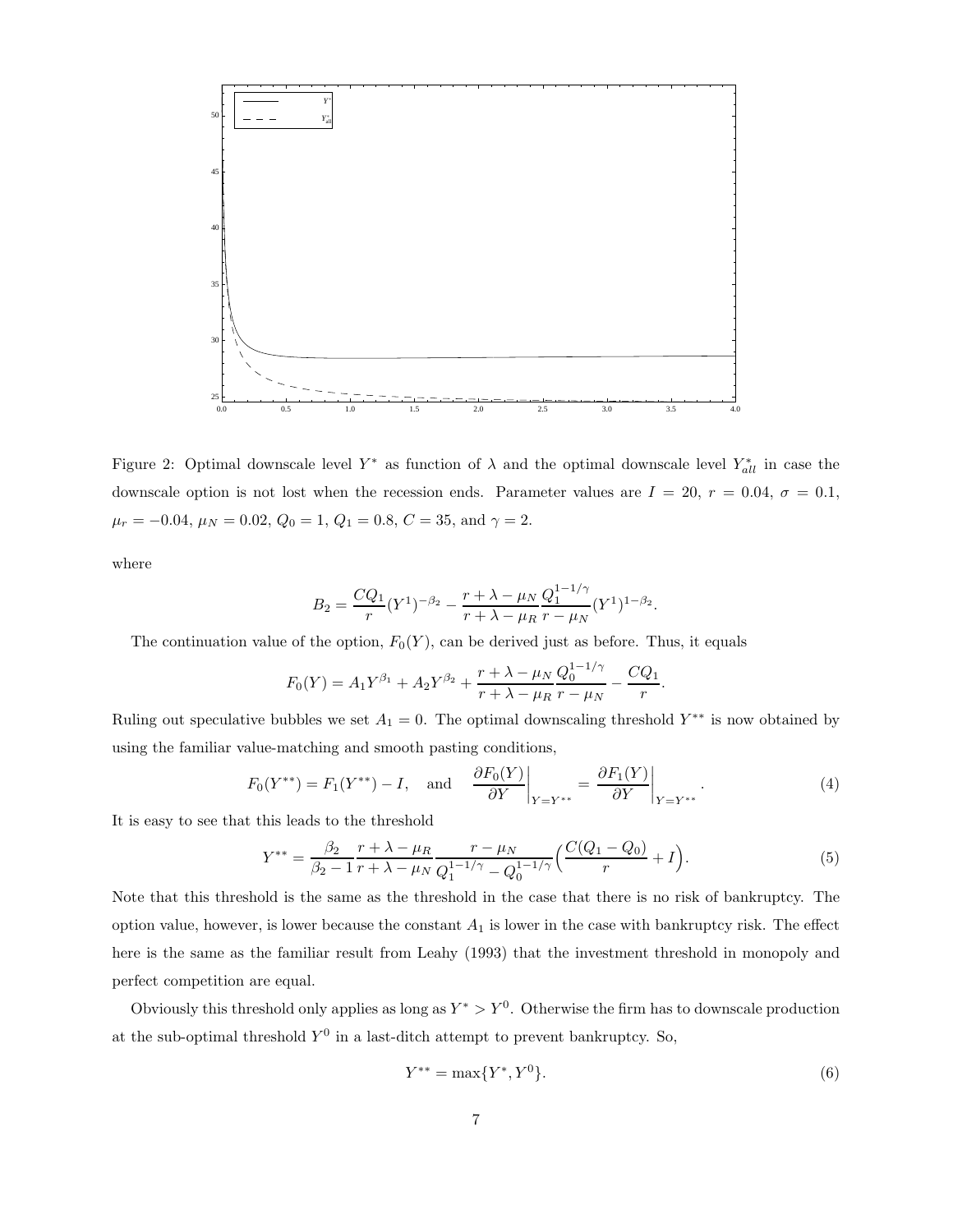Note that if  $Y^* < Y^0$ , the value of the option to downscale production reduces. After all, the constant  $A_2$ is not determined by the value-matching and smooth-pasting conditions (4), but by the boundary condition  $F_0(Y^0) = F_1(Y^0) - I$ . In order to distinguish between these two cases let  $A_2^U$  denote the unrestricted case, where the constant is determined by the value-matching and smooth-pasting conditions. In the case where  $Y^* < Y^0$ , let the constant be denoted by  $A_2^R$ . So,

$$
F_0(Y) = \frac{r + \lambda - \mu_N}{r + \lambda - \mu_R} \frac{Q_0^{1 - 1/\gamma}}{r - \mu_N} - \frac{CQ_1}{r} + \begin{cases} A_2^U Y^{\beta_2} & \text{if } Y^* \ge Y^0, \\ A_2^R Y^{\beta_2} & \text{if } Y^* < Y^0. \end{cases}
$$

### 4 Conclusion

In this paper we have analysed the decision of a firm to downscale production in recessionary times. We have derived the optimal trigger and have shown that it is non-monotonic in the expected duration of the recession. This non-monotonicity arises due to the presence of two opposing effects. Firstly, there is a revenue correction effect, which decreases in the expected duration of the recession. This effect is due to the fact that the expected growth rate of the firm's profits is lower during the recession than in normal times. It enters the optimal policy inversely, so that an increase in the expected duration of the recession leads to earlier disinvestment. The second effect is an impatience effect. which is due to the fact that the expected duration of the recession inversely enters the discount rate. That is, an increase in the expected duration of the recession leads to a lower discount rate and, thus, to a higher value of the option to disinvest and, thus, later disinvestment. It turns out that neither of these two effects dominates.

We also considered a situation which may be particularly relevant in the 2008/2009 recession, namely the addition of frozen credit markets ("credit crunch"). We have modelled this by imposing an exogenous lower boundary of the profit stream that, if breached, automatically leads to downscaling if the firm hasn't done so yet, or bankruptcy if it has. The idea behind this formulation is that the better the cash position of the firm, the lower this bankruptcy threshold will be. It turns out that if the firm can take an optimal decision it will do so at the same time as when bankruptcy is not a concern. This happens because the possibility of bankruptcy lowers the present value of downscaling and the option value of downscaling by the same amount.

# Appendix

### A Value of the Firm after Downscaling during Recession

After the firm has downscaled and the recession is still ongoing the value of the firm, denoted by  $V_1$ , has to satisfy the following Bellman equation

$$
rV_1(Y) = \pi (Q_1, Y) + \lim_{dt \downarrow 0} \frac{E\left[dV_1(Y)\right]}{dt}.
$$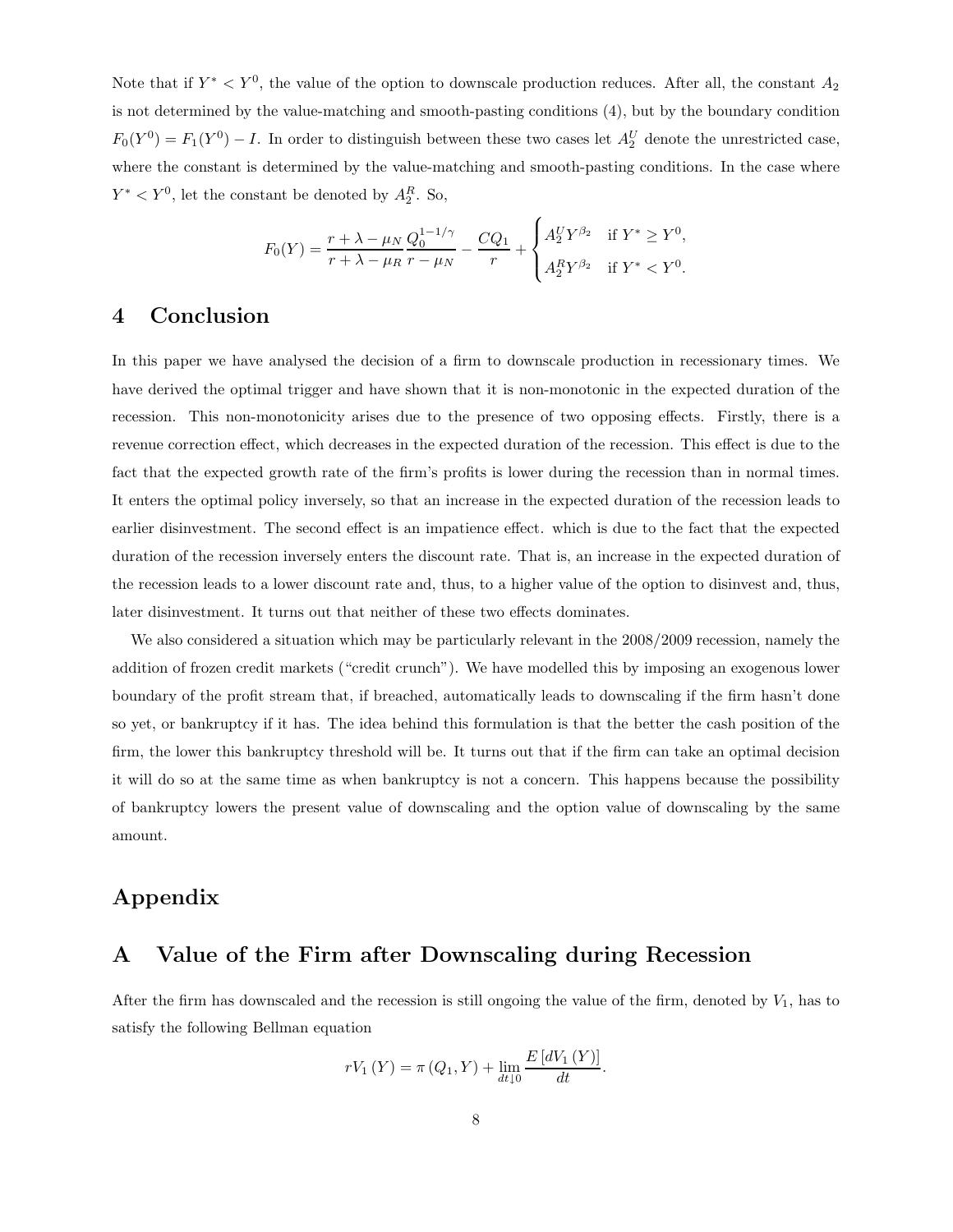We have that

$$
E\left[dV_1\left(Y\right)\right] = \lambda dt \left(F\left(Q_1, Y\right) - V_1\left(Y\right)\right) + \left(1 - \lambda dt\right) \left(\mu_R Y \frac{\partial V_1\left(Y\right)}{\partial Y} dt + \frac{1}{2} \sigma^2 Y^2 \frac{\partial^2 V_1\left(Y\right)}{\partial Y^2} dt\right) + o\left(dt\right).
$$

Substitution and rewriting gives

$$
\left(r+\lambda\right)V_{1}\left(Y\right) = \left(YQ_{1}^{-\frac{1}{\gamma}}-C\right)Q_{1} + \lambda F\left(Q_{1}, Y\right) + \mu_{R}Y\frac{\partial V_{1}\left(Y\right)}{\partial Y} + \frac{1}{2}\sigma^{2}Y^{2}\frac{\partial^{2}V_{1}\left(Y\right)}{\partial Y^{2}}.\tag{A.1}
$$

The solution of the homogeneous equation is equal to

$$
V_1(Y) = A_1 Y^{\beta_1} + A_2 Y^{\beta_2},
$$

where  $\beta_1$  is the positive root and  $\beta_2$  the negative root of

$$
\frac{1}{2}\sigma^2\beta(\beta - 1) + \mu_R\beta - (r + \lambda) = 0.
$$

Since  $V_1(0) = 0$  we have that  $A_2 = 0$ . Furthermore, we have that  $A_1 = 0$  as we rule out speculative bubbles. A particular solution for (A.1) is given by

$$
V_1(Y) = aY + b.
$$

Substitution results in

$$
(r+\lambda) (aY+b) = \left(YQ_1^{-\frac{1}{\gamma}} - C\right)Q_1 + \lambda \left(\frac{YQ_1^{1-\frac{1}{\theta}}}{r-\mu_N} - \frac{CQ_1}{r}\right) + \mu_R Ya,
$$

solving gives

$$
a = \frac{r + \lambda - \mu_N}{r + \lambda - \mu_R} \frac{Q_1^{1 - \frac{1}{\gamma}}}{r - \mu_N},
$$
  

$$
b = -\frac{CQ_1}{r}.
$$

Thus

$$
V_1(Y) = \frac{r + \lambda - \mu_N}{r + \lambda - \mu_R} \frac{Q_1^{1 - \frac{1}{\gamma}} Y}{r - \mu_N} - \frac{CQ_1}{r}.
$$

# B Value of the Firm before Downscaling during Recession

Denote the value of the firm before the downscaling and before the recession is over by  $V_0$ . The value function in this period has to satisfy

$$
rV_0(Y) = \pi(Q_0, Y) + \lim_{dt \downarrow 0} \frac{E\left[dV_0(Y)\right]}{dt},
$$

where

$$
E\left[dV_0\left(Y\right)\right] = \lambda dt \left(F\left(Q_0,Y\right) - V_0\left(Y\right)\right) + \left(1 - \lambda dt\right) \left(\mu_R Y \frac{\partial V_0\left(Y\right)}{\partial Y} dt + \frac{1}{2} \sigma^2 Y^2 \frac{\partial^2 V_0\left(Y\right)}{\partial Y^2} dt\right) + o\left(dt\right).
$$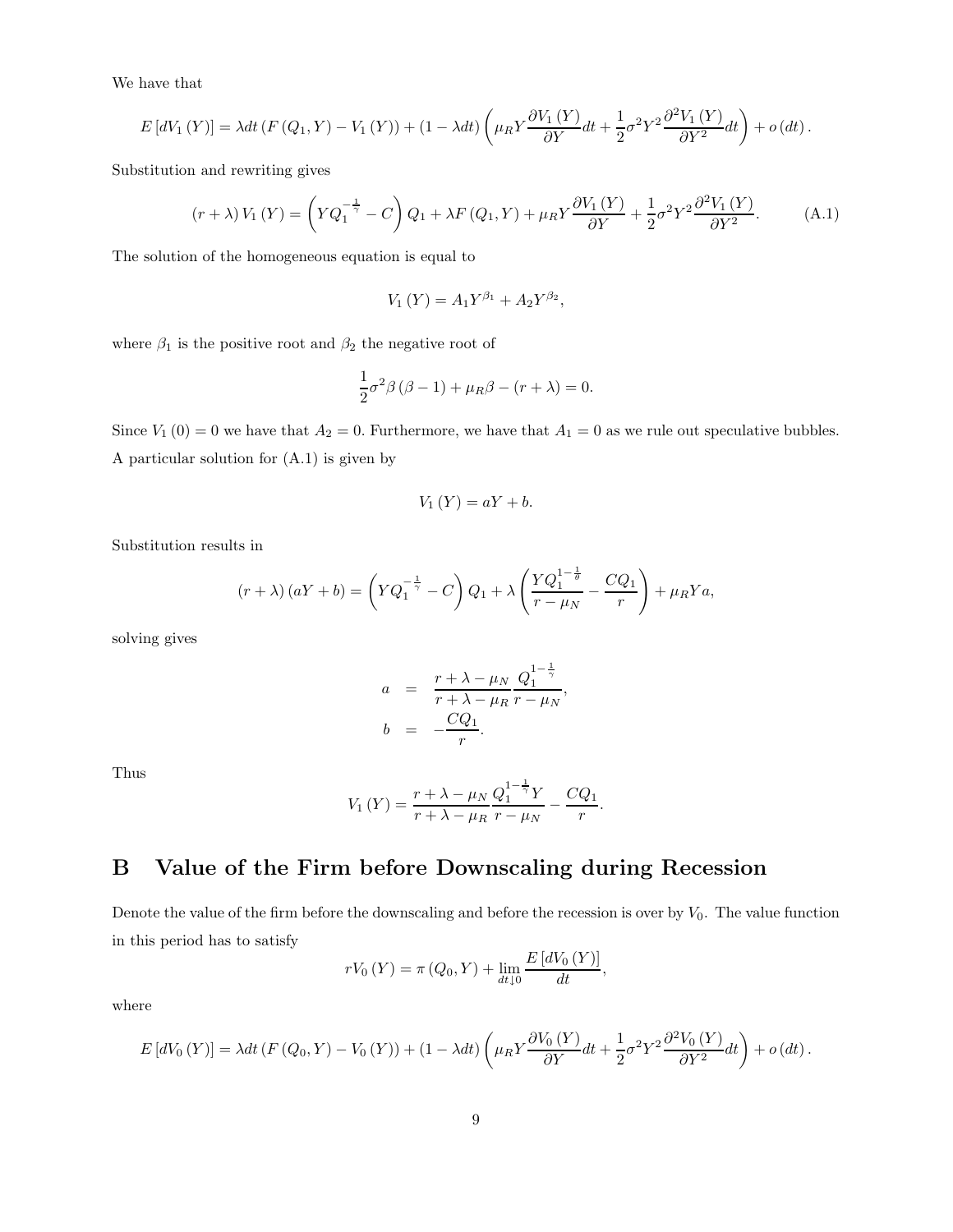Substitution gives

$$
(r+\lambda) V_0(Y) = \left( YQ_0^{-\frac{1}{\gamma}} - C \right) Q_0 + \lambda F(Q_0, Y) + \mu_R Y \frac{\partial V_0(Y)}{\partial Y} + \frac{1}{2} \sigma^2 Y^2 \frac{\partial^2 V_0(Y)}{\partial Y^2}.
$$

The solution is given by

$$
V_0(Y) = B_1 Y^{\beta_1} + B_2 Y^{\beta_2} + \frac{r + \lambda - \mu_N}{r + \lambda - \mu_R} \frac{Q_0^{1 - \frac{1}{\gamma}} Y}{r - \mu_N} - \frac{C Q_0}{r}.
$$

We have that  $B_1 = 0$  as we rule out speculative bubbles, i.e. the option to downscale will be worthless whenever  $Y$  takes extremely large values. Concluding we have that

$$
V_0(Y) = B_2 Y^{\beta_2} + \frac{r + \lambda - \mu_N}{r + \lambda - \mu_R} \frac{Q_0^{1 - \frac{1}{\gamma}} Y}{r - \mu_N} - \frac{C Q_0}{r}.
$$

# C Value of the Firm after Downscaling during Credit Crunch

The firm goes bankrupt as soon as  $\pi(Q_1, Y_t) < B$ , where B is exogenously given. Suppose that the recession is still ongoing and that Y is such that  $\pi(Q_1, Y_t) > B$ . In a small interval of time dt, the firm will not go bankrupt. Also, with probability  $\lambda dt$  the recession ends and the firm's value will be

$$
\mathbb{E}\Big[\int_0^\infty \pi(Q_1, Y_t)dt\Big] = \frac{Q_1^{1-1/\gamma}Y_t}{r-\mu_N} - \frac{C}{r}.
$$

So, the present value of the firm after downscaling, denoted by  $F(\cdot)$ , can be defined recursively as

$$
F(Y_t) = \lambda dt \left( \frac{Q_1^{1-1/\gamma} Y_t}{r - \mu_N} - \frac{C}{r} \right) + (1 - \lambda dt)(1 - r dt) \mathbb{E}[F(Y_t + dY)|\mathcal{F}_t]
$$
  

$$
\iff (r + \lambda)F(Y_t)dt = \lambda dt \left( \frac{Q_1^{1-1/\gamma} Y_t}{r - \mu_N} - \frac{C}{r} \right) + \mathbb{E}[dF|\mathcal{F}_t] + o(dt).
$$

After applying Ito's lemma to compute the expectation, rearranging and taking the limit  $dt \downarrow 0$  this leads to the differential equation

$$
\frac{1}{2}\sigma^2 Y^2 F''(Y) + \mu_N Y F(Y) - (r + \lambda)F(Y) + \lambda \left(\frac{Q_1^{1-1/\gamma} Y_t}{r - \mu_N} - \frac{C}{r}\right) = 0,
$$

which has the solution

$$
F(Y) = B_1 Y^{\beta_1} + B_2 Y^{\beta_2} + \frac{r + \lambda - \mu_N}{r + \lambda - \mu_R} \frac{Q_1^{1 - 1/\gamma} Y_t}{r - \mu_N} - \frac{C}{r},
$$

for unknown constants  $B_1$  and  $B_2$ .

Ruling out speculative bubbles we set  $B_1 = 0$ . The second boundary condition is that the present value of the firm is zero once it goes bankrupt, i.e.  $F(Y^1) = 0$ . This implies that

$$
B_2 = \frac{CQ_1}{r} (Y^1)^{-\beta_2} - \frac{r + \lambda - \mu_N}{r + \lambda - \mu_R} \frac{Q_1^{1-1/\gamma}}{r - \mu_N} (Y^1)^{1-\beta_2}.
$$